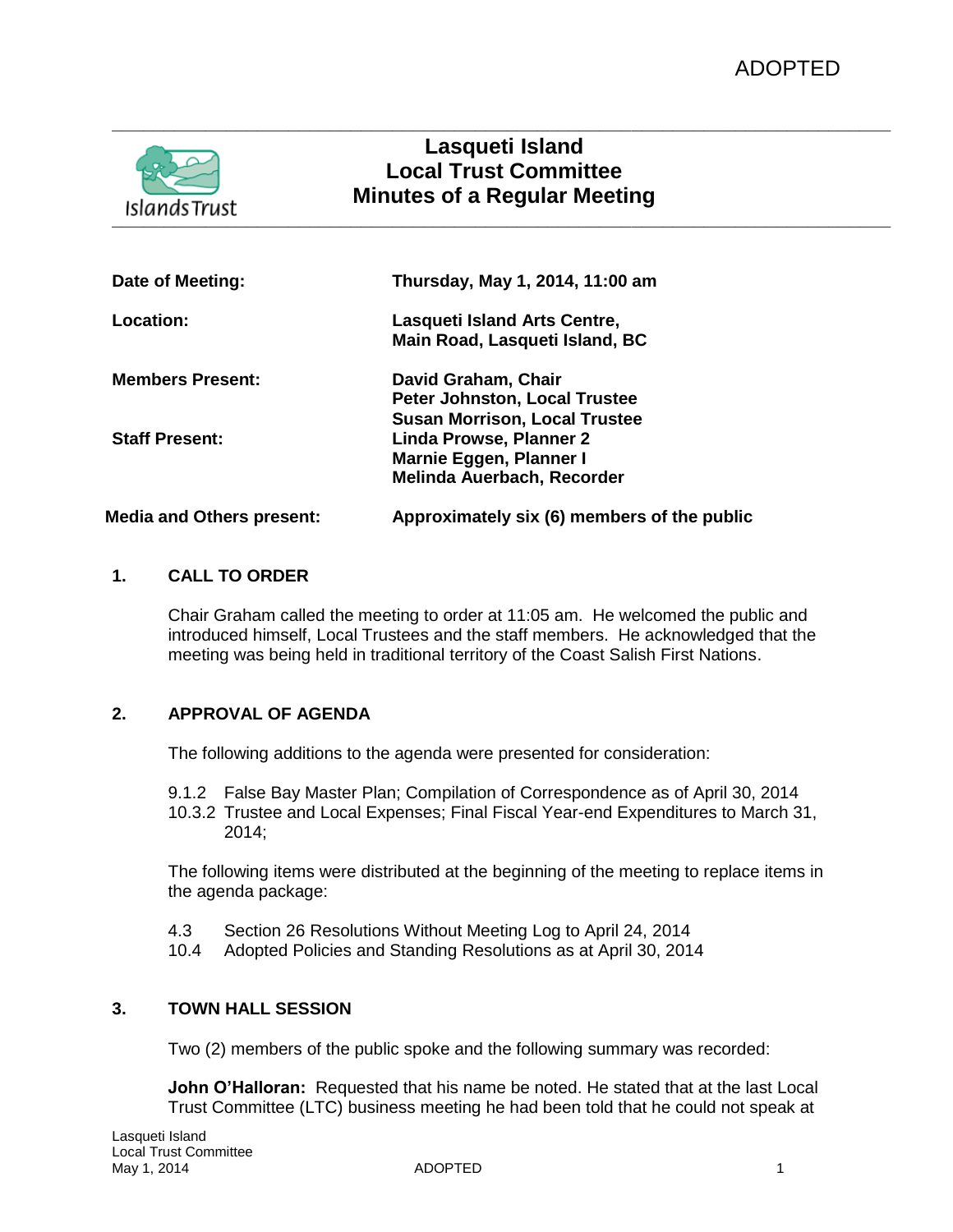Advisory Planning Commission (APC) meetings. Chair Graham clarified that it was the jurisdiction of the Chair of the APC who determined speakers during APC meetings. Chair Graham suggested that the public could review the *Local Government Act* and Roberts Rules of Order for a determination of procedure for APC meetings. Mr. O'Halloran spoke about his difficulty in getting to APC meetings held on Tuesday nights. He further stated that at the last LTC Community Information Meeting, there has been no consideration of climate change mitigation brought to the False Bay parking issue.

**Tom Weinerth**: Requested that his name be recorded. He began to speak to the False Bay Master Plan and was advised by the Chair that he could speak to that item when it came up during the meeting. He then asked Planner Prowse what the community consultation plan is about. Planner Prowse explained the Islands Trust process for community consultation on any LTC project. Mr. Weinerth then expressed his opinion that the issue of firearms safety in the False Bay area was dead and that no more staff time should be wasted on it. He then stated that he felt the issue of Bed and Breakfast (B&B) operations having two kitchens in the False Bay area should be expanded to include dwellings on the entire island having more than one kitchen. He further stated his opinion that the use of the church property for parking was an illegal use that has been allowed to exist with the active collusion of successive LTCs and that it has operated well for the past 15 to 20 years with no regulations in place for that use.

Trustee Morrison noted that at the July 3, 2014 LTC meeting, she would like staff to put an item on the agenda so that the LTC can discuss obtaining 2015-16 budget for an Official Community Plan/Land Use Bylaw review.

# **4. MINUTES**

# **4.1 Local Trust Committee Adopted Meeting Minutes of February 27, 2014 – for information**

The minutes of the Lasqueti Local Trust Committee of February 27, 2014 were received for information.

#### **4.2 Local Trust Committee Draft Special Meeting Minutes of March 29, 2014**

#### **LA-2014-007**

#### **It was MOVED and SECONDED**,

that the minutes of the Lasqueti Island Local Trust Committee Special Meeting of March 29, 2014 be adopted as presented.

#### **CARRIED**

# **4.3 Section 26 Resolutions Without Meeting Log dated April 24, 2014**

The summary was received.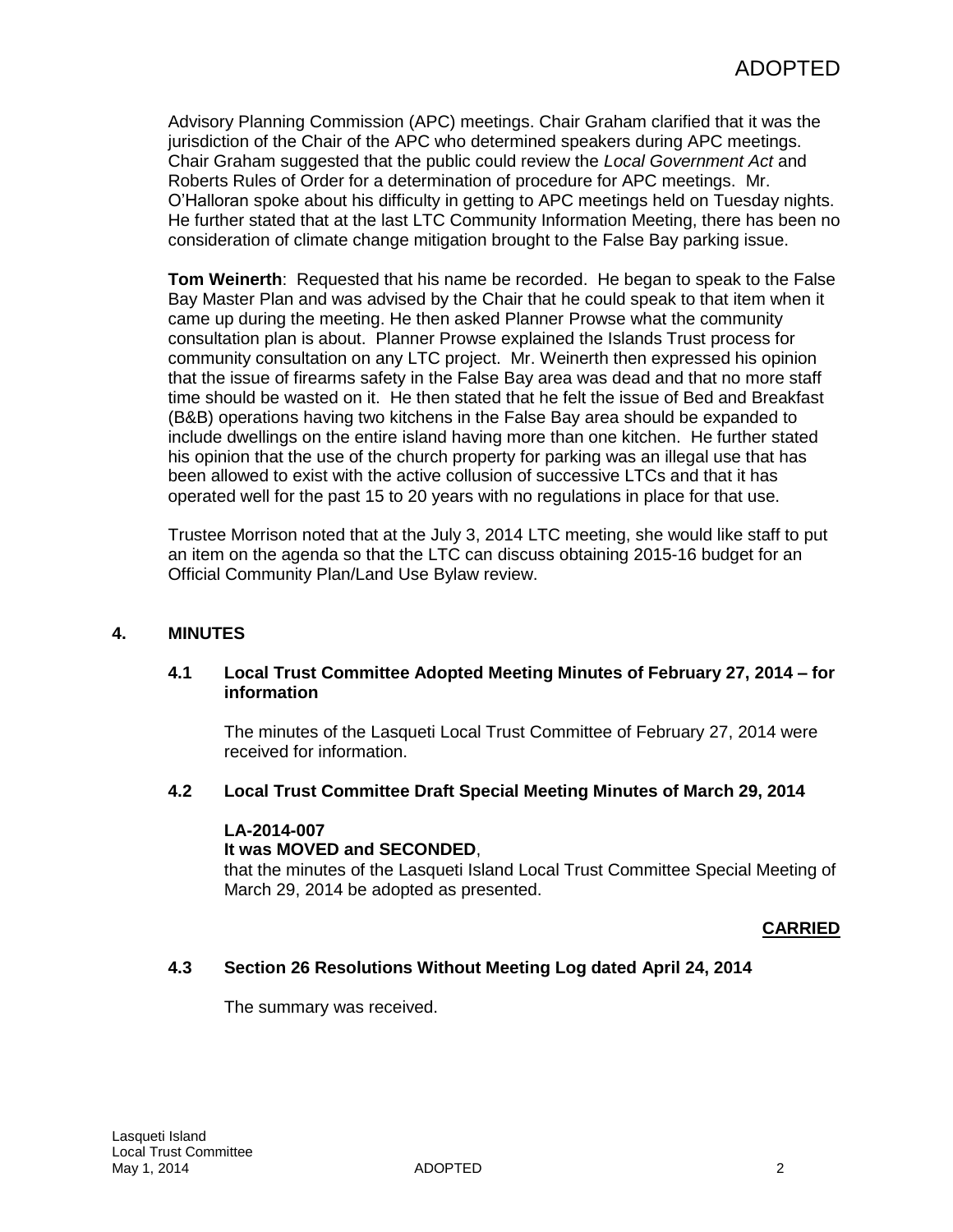## **5. BUSINESS ARISING FROM MINUTES**

#### **5.1 Follow-up Action List dated April 24, 2014**

The Follow-up Action List was reviewed and updates were provided.

**LA-2014-008 It was MOVED and SECONDED**, that the first item on the list, that staff contact Ministry of Environment staff, be removed.

**CARRIED**

### **6. DELEGATIONS - None**

#### **7. CORRESPONDENCE**

#### **7.1 Letter dated March 5, 2014 from Captain Elgin G. McKillop, Marine Superintendent, Western Pacific Marine Ltd. Regarding communications and the refit of the Centurion VII**

The letter was received.

#### **8. APPLICATIONS AND PERMITS**

Planner Prowse noted that there was one subdivision referral and that she would present a verbal summary of that referral under Item 10.2 Applications Log.

#### **9. LOCAL TRUST COMMITTEE PROJECTS**

#### **9.1 False Bay Master Plan**

9.1.1 Community Consultation Plan (Updated April 30, 2014)

## **LA-2014-009**

# **It was MOVED and SECONDED**,

that staff be directed to develop a Bylaw amendment which would allow parking as a permitted use in a home based business.

#### **CARRIED**

#### 9.1.2 Compilation of Correspondence as at April 30, 2014

The Planner provided correspondence as at April 30, 2014 as a late agenda item. She advised the LTC that this correspondence would become part of the Public Hearing binder if there were a bylaw amendment process.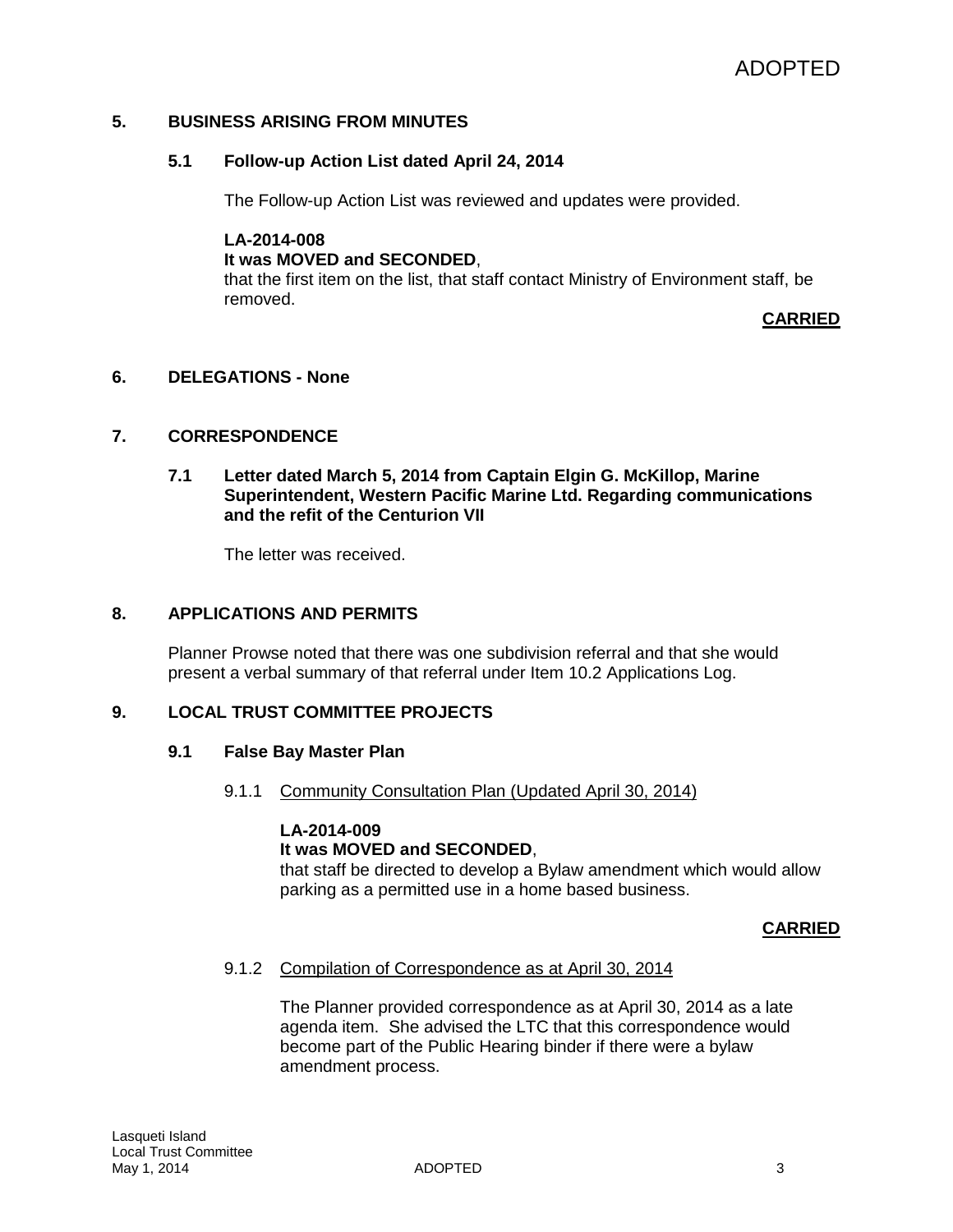# **9.2 Riparian Areas Regulation**

# 9.2.1 Staff Report dated April 23, 2014

Planner Prowse presented a staff report, dated April 23, 2014, to summarize:

- Watershed Assessment on Lasqueti Island;
- Outline the LTC Riparian Areas Regulation (RAR) Compliance Method;
- Proposed Land Use Bylaw (LUB) wording; and
- To recommend next steps.

# **LA-2014-010 It was MOVED and SECONDED**,

that staff enter into a contract with Madrone Environmental to have a summer assessment done on Stonehouse Creek and Cocktail Cove, to determine if these two watersheds provide fish habitat making them Riparian Areas Regulation applicable; and to see if Hadley Lake could also be assessed during the 2014-2015 Riparian Areas Regulation budget.

# **CARRIED**

# **LA-2014-0011**

# **It was MOVED and SECONDED**,

that staff draft a land use bylaw amendment using the setback and screening option to become compliant with the Riparian Areas Regulation excluding Stonehouse Creek, Cocktail Cove and Hadley Lake at this time.

# **CARRIED**

# 9.2.2 Draft Community Information Meeting Materials

Planner Prowse presented some draft Community Consultation Meeting materials with respect to Riparian Areas Regulation compliance and it was noted that these materials would be further reviewed at the July 3, 2014 Local Trust Committee meeting and that a Community Information Meeting date would be discussed at that time.

#### 9.2.3 Madrone Report dated March 27, 2104 regarding Mine Bay and Sam Creek

The report was presented for information.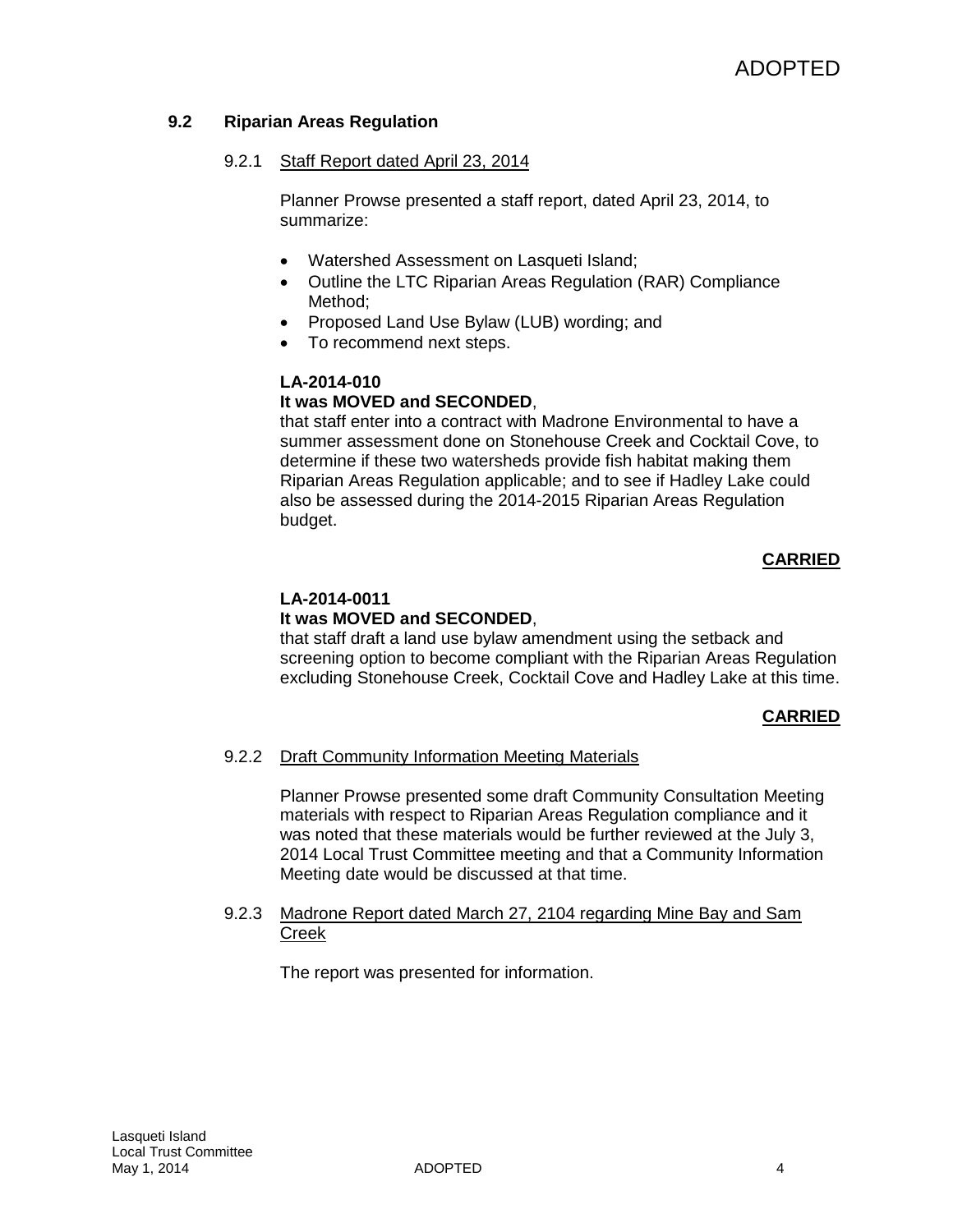# **10. REPORTS**

## **10.1 Work Program**

10.1.1 Top Priorities and Projects List dated April 24, 2014

#### **LA-2014-012 It was MOVED and SECONDED**,

that the second item on the list, False Bay Parking and Master Plan, be amended to read as "False Bay Parking Plan Land Use Bylaw Amendment".

# **CARRIED**

# **LA-2014-013 It was MOVED and SECONDED**,

that the following items on the Projects list be removed:

- Draft a protocol agreement with Sliammon First Nation;
- Lasqueti Crown Lands; and
- Enter into an informal discussion and take part in a cultural exchange with the Sliammon First Nation.

# **CARRIED**

# **10.2 Applications Log**

Planner Prowse provided a verbal report about a subdivision referral that has been received and responded to.

# **10.3 Trustee and Local Expenses**

The Trustee and Local Expenses report to March 31, 2014 was presented for information.

#### **10.4 Adopted Policies and Standing Resolutions**

Planner Prowse provided a replacement Policies and Standing Resolutions report dated April 30, 2014 for information.

#### **10.5 Chair's Report**

Chair Graham gave his report.

# **10.6 Trustees' Reports**

The Trustees gave their report.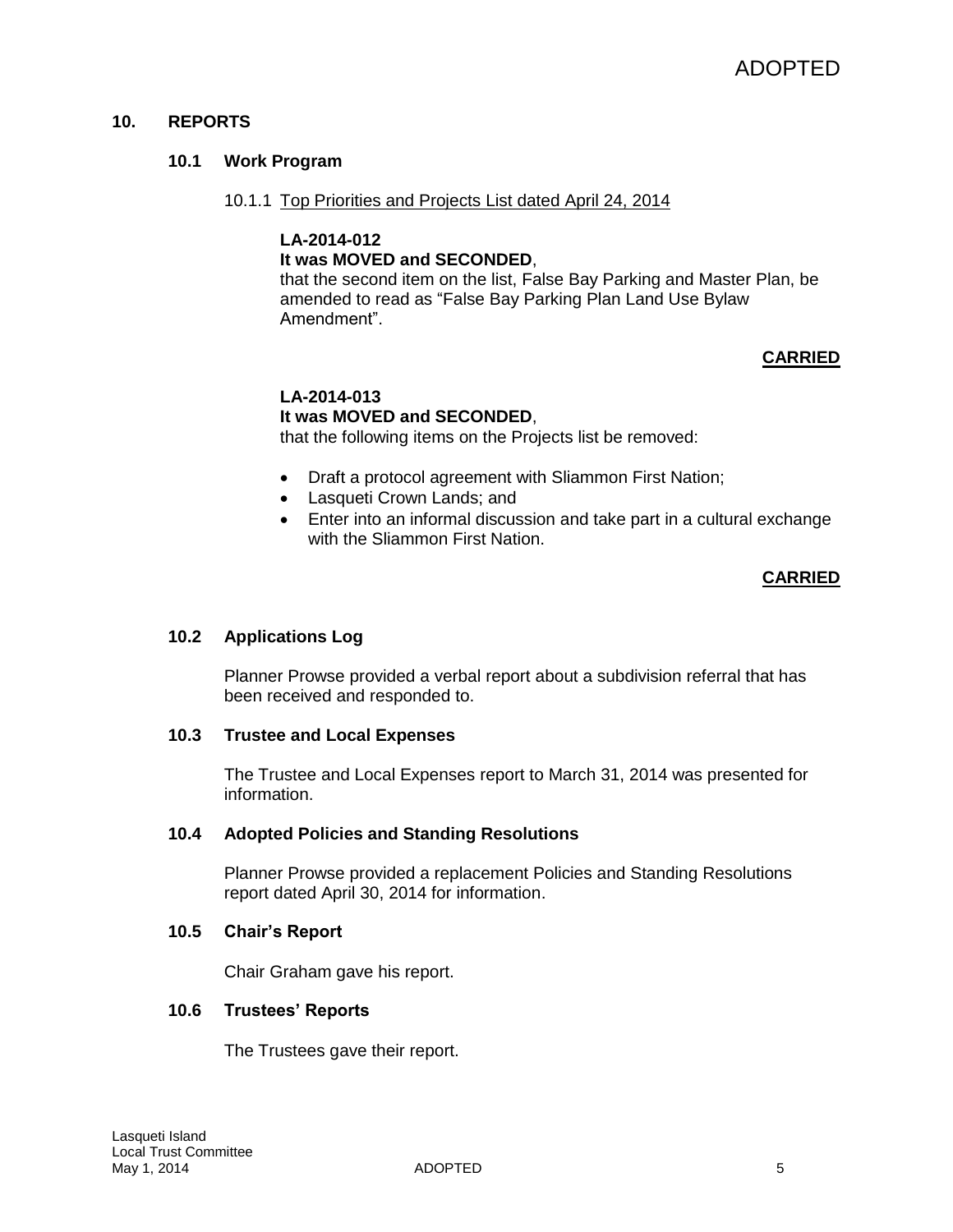# **10.7 Trust Fund Board Report**

Trustee Morrison gave a report.

#### **11. NEW BUSINESS**

#### **11.1 Local Trust Committee Submissions for 2013/2014 Annual Report**

#### 11.1.1 Memorandum dated April 16, 2014

Planner Prowse presented a Memorandum dated April 16, 2014 on this matter. The Local Trust Committee request that the following be added to the Annual Report submission:

"The Lasqueti Island Local Trust Committee hosted the September, 2013 Islands Trust Council meeting."

# **LA-2014-014**

# **It was MOVED and SECONDED**,

that the Lasqueti Island Local Trust Committee approves the annual report submission in the memorandum dated April 16, 2014 as amended, to be included in the Islands Trust Annual Report for April 1, 2013 – March 31, 2014.

# **CARRIED**

# **11.2 Gulf Islands Groundwater Protection – A Regulatory Toolkit**

#### 11.2.1 Memorandum dated March 19, 2014

Planner Prowse presented the Memorandum from the Local Planning Committee dated March19, 2014 for information.

# **12. BYLAWS - None**

# **13. ISLANDS TRUST WEBSITE**

#### **13.1 Lasqueti Pages**

The LTC reviewed the content on the Lasqueti pages.

#### **14. TOWN HALL SESSION**

**Tom Weinerth**: Stated he was frustrated and looking for clarification that advertising for the False Bay Master Plan included secondary kitchens and B&Bs. What is preventing the LTC from putting secondary kitchens on their work program?